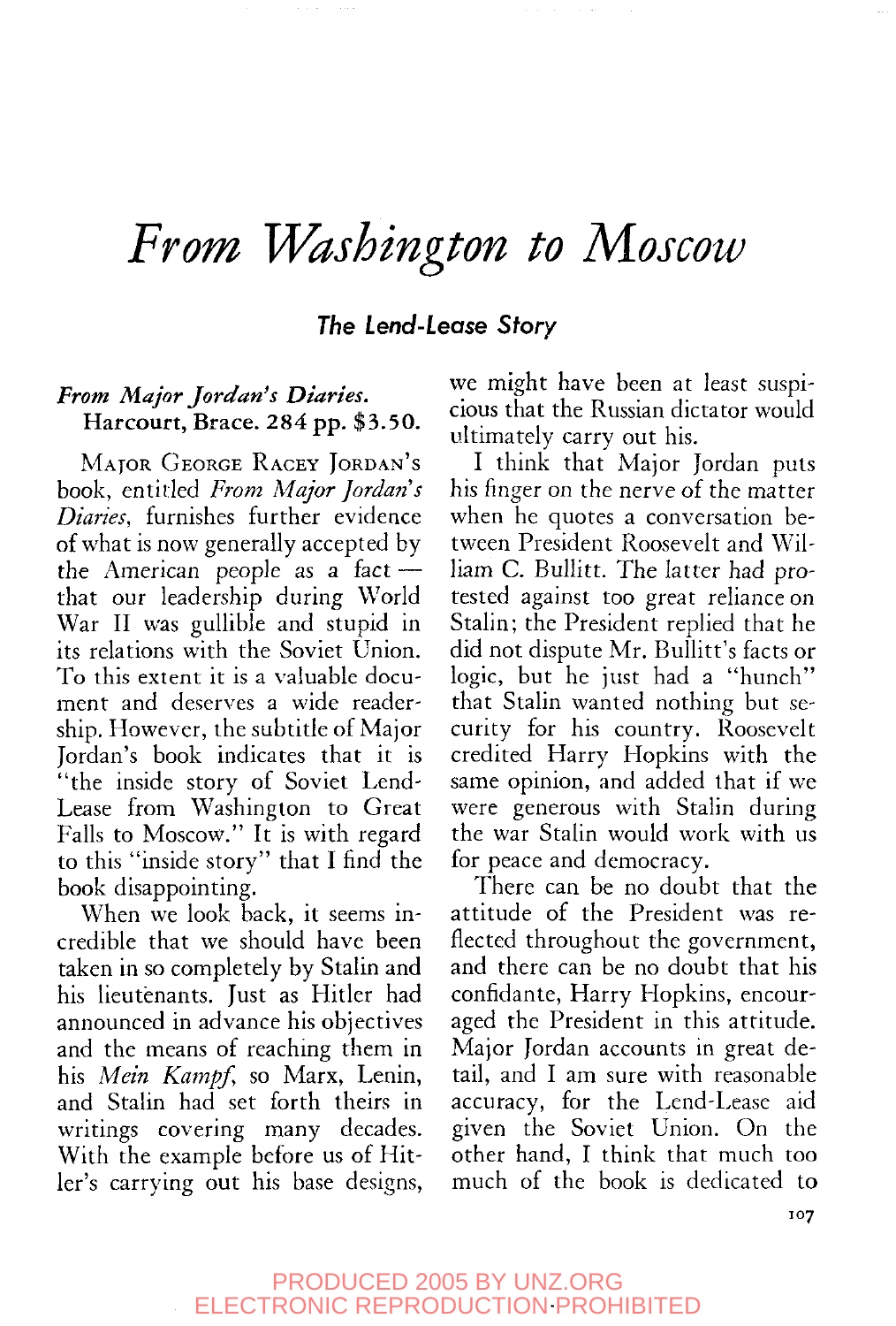#### io8 *The ^American Mercury*

building a case against Harry Hopkins, with the implication that he acted against the interests of the United States in his efforts to further the interests of the Soviet Union. I knew Harry Hopkins quite well during the war and am convinced that he was a great patriot. As Secretary of the General Staff, I saw General Marshall call on Harry Hopkins time and again to urge some action or other on the President which General Marshall thought was necessary to the prosecution of the war. General Marshall, I am sure, felt that he could always rely on Hopkins' aid. Later, when I was head of the United States Military Mission in Moscow, I had long discussions with Hopkins and our Ambassador, Averell Harriman, as to how the United States position could best be advanced in meetings between Hopkins and Stalin.

Major Jordan quotes me as stating that "with respect to Russian aid, I always felt that Hopkins carried out his mission with a zeal which approached fanaticism." I did write that, and I beh'eve it. In his efforts to support the Soviet war effort I am convinced, as Major Jordan apparently is, that Hopkins went too far both as to priorities and in interpreting the Lend-Lease law. As a result, American interests suffered and Soviet interests gained. However, I am equally convinced that Hopkins' obsession was an honest one and should in no way be

i<br>Saari

construed as unpatriotic or disloyal.

Major Jordan emphasizes particularly that Hopkins was instrumental in helping the Soviet Union obtain material and information needed in the development of the atom bomb. He also stresses the postwar value of so much of the Lend-Lease equipment that was sent to the Soviet Union with Hopkins' approval.

It is very probable that material was sent to the Soviet Union that was helpful to it in the development of the atom bomb. To a large extent this was unavoidable because of the secrecy that of necessity surrounded our Manhattan Project; because of legitimate wartime uses which Russia could make of some such materials other than in atomic energy development; and, finally, because refusal to send such material might have pointed too sharply to our own efforts in the atomic field. Indeed, in one case Major Jordan states that General Groves, wartime head of our atomic energy development, approved a shipment because he felt that disapproval would have jeopardized the secrecy of our own activities. I am sure that no one in the Lend-Lease administration or on the Russian Protocol Committee, other than Harry Hopkins, knew of our atomic research. It is not surprising therefore that in the ordinary course of Lend-Lease administration items of possible application to atomic development were sent on to Russia.

As for the materials sent to Russia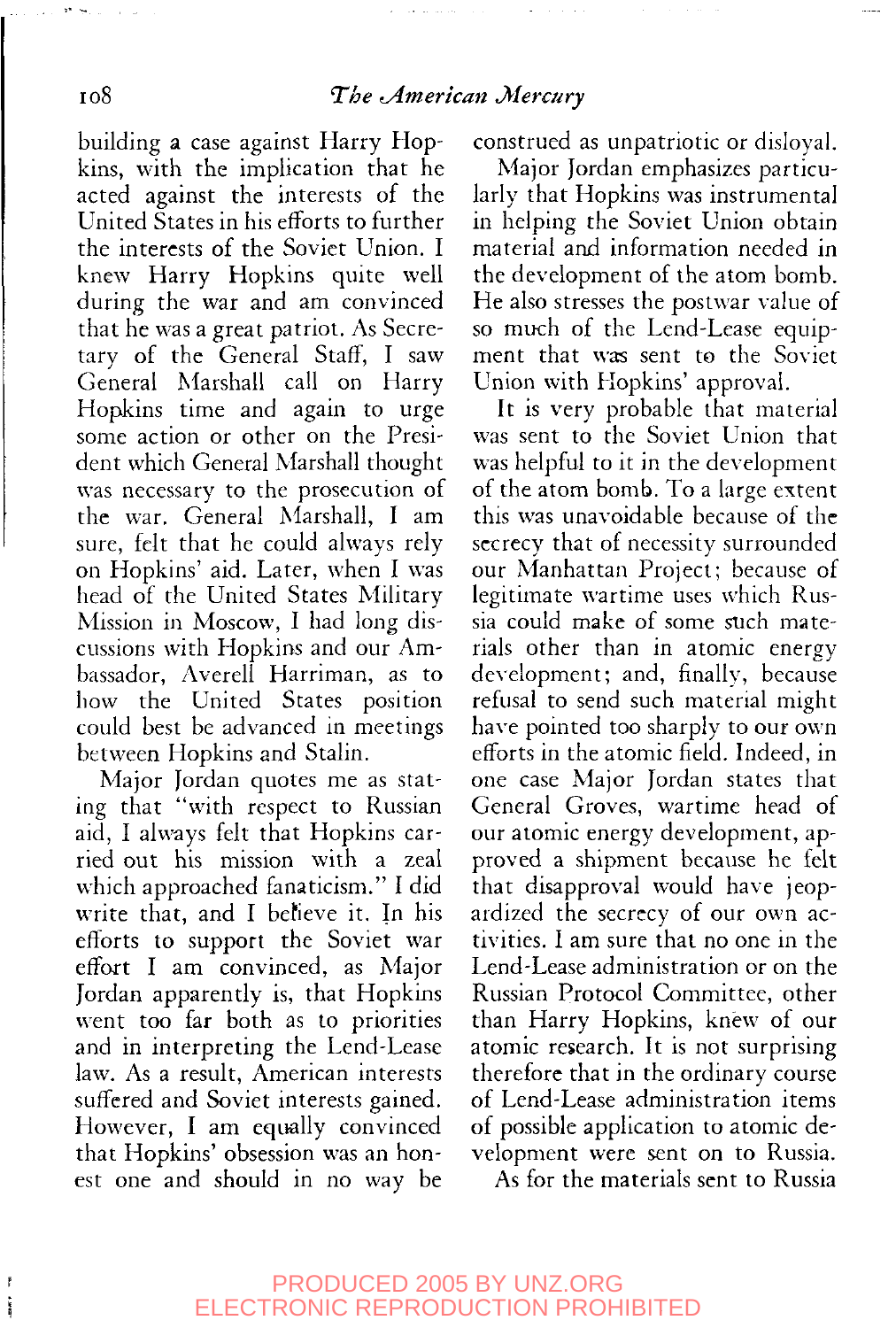that had postwar value, Major Jordan is right in saying that far too much was sent. Particularly was this true after the end of the war was in sight—and it was late in the war that the Soviet Union sought most of such materials. Such items as oilproducing machinery, port facilities, locomotives, and machine tools were sent to the Soviet Union when it was fairly obvious that they could not be installed and used before the end of the war. If such stupidity on our part is excusable at all, it is only on the grounds that it was difficult to say that any item, in Russian

hands, might not conceivably contribute to the war effort, and it was impossible to foresee exactly when the war would end.

To repeat, then, I believe that Major Jordan has given a reasonably accurate description of the magnitude and character of our Lend-Lease aid to Russia. I differ with him only with respect to the implications the book leaves with me concerning those responsible for the Lend-Lease administration and, particularly, Harry Hopkins.

> JOHN R. DEANE, MAJOR GENERAL, U.S.A., RET.

#### *Engels on Russian Diplomacy {MS9O}*

» The only wars which can suit [the] purpose [of the Russian diplomats] are those in which Russia's allies bear the brunt of the burden, sacrifice their territory to the devastation of the battlefield, provide the great bulk of the fighting men  $-$  wars in which Russian troops, assigned the role of reserves, are spared from most engagements, but to whom in all great battles the honor of the final decision is reserved with relatively slight sacrifices entailed. . . . However a war under such favorable circumstances is not always to be had, and therefore Russian diplomacy prefers to utilize, for its own ends, the conflicting interests and greediness of the other powers, to set these powers against each other and exploit these enmities to the advantage of the Russian policy of conquest.

> FKIEDRICH ENGELS, *quoted in* THE RUSSIAN MENACE TO EUROPE, *The Free Press, Glencoe, Illinois, 1952.*

#### PRODUCED 2005 BY UNZ.ORG ELECTRONIC REPRODUCTION PROHIBITED